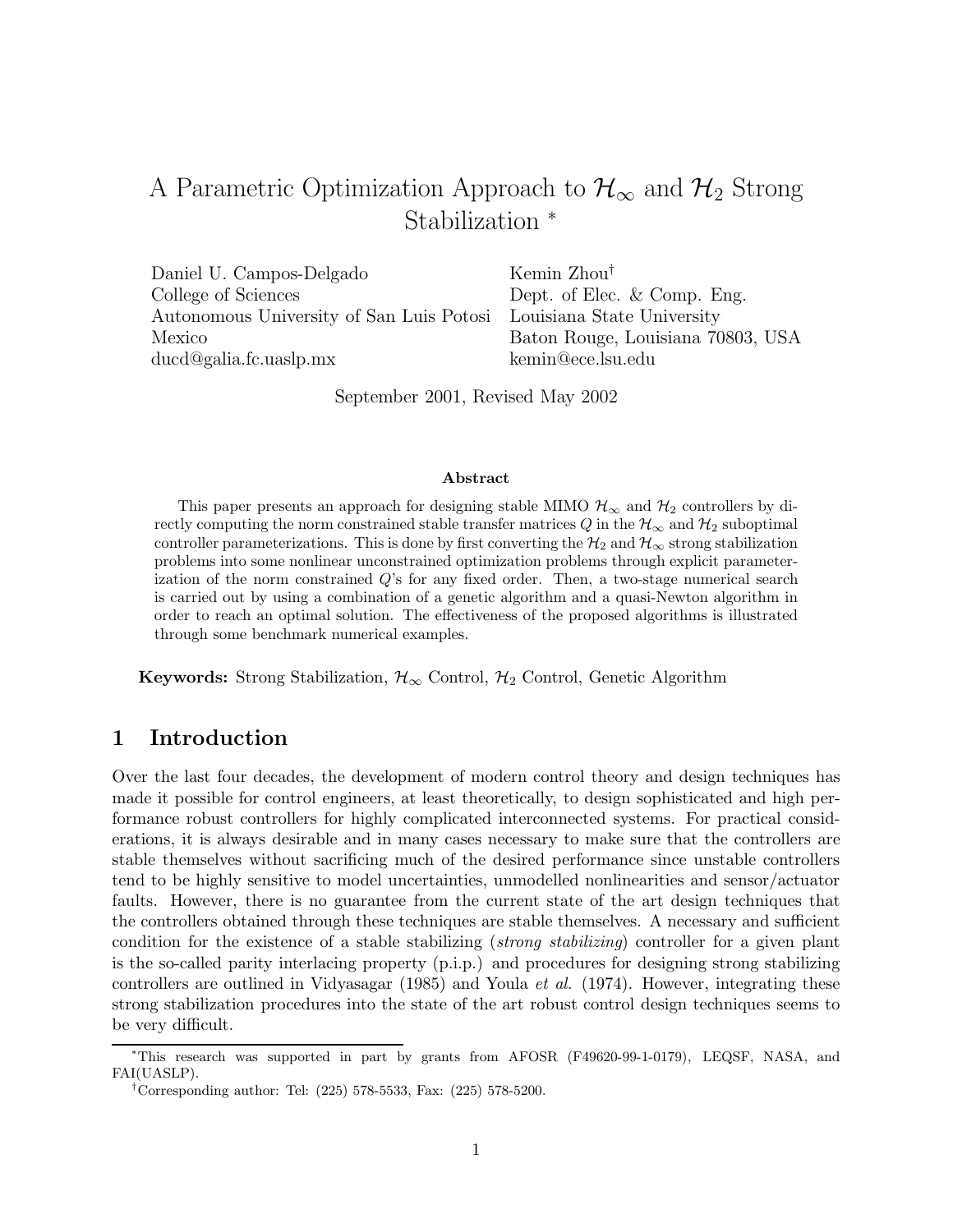It is well-known that the controllers obtained from  $H_2/LQG$  optimal control theory are not guaranteed to be stable themselves. In Arelhi *et al.* (1997), Halevi (1994), and Wang and Bernstein (1993), this problem has been analyzed and alternative algorithms have been proposed. The  $\mathcal{H}_{\infty}$ strong stabilization problem has also been addressed in Barabanov (1995) and Ozbay (1995). Since the  $\mathcal{H}_{\infty}$  suboptimal controller is in general not unique, it is reasonable to expect that even if the  $\mathcal{H}_{\infty}$  central controller is unstable, there might still be a stable controller that could satisfy the  $\mathcal{H}_{\infty}$  norm bound when the p.i.p. condition is satisfied. In Zeren and Ozbay (1997, 1999, 2000) and Choi et al. (2000), an approach for designing stable  $\mathcal{H}_{\infty}$  controller has been suggested based on the parameterization of all suboptimal  $\mathcal{H}_{\infty}$  controllers. This approach converts conservatively the stable  $\mathcal{H}_{\infty}$  controller design problem into another 2-block standard  $\mathcal{H}_{\infty}$  problem. Recently, in Campos-Delgado and Zhou (2001) a method to alleviate this conservativeness has been suggested by introducing some weighting functions.

In this paper, a new method is explored by using the direct optimization of the free transfer matrices in the suboptimal  $\mathcal{H}_{\infty}$  and  $\mathcal{H}_{2}$  controller parameterizations. Since the free transfer matrices are norm constrained and can be of any order, the direct optimization can be extremely difficult. This obstacle is removed by explicitly parameterizing the norm constrained transfer matrices in state space. To avoid to be trapped in the local minima during the optimization process, a twostage optimization scheme is employed where a genetic algorithm is used in conjunction with a gradient-based approach. The basic principles of genetic algorithms were first proposed by Holland (1975) and since then many successful applications of these algorithms in various fields have been reported. For example, some reported applications in control include active noise control (Tang et al., 1995), systems model reduction (Li et al., 1997), weighting function design for  $\mathcal{H}_{\infty}$  loop-shaping (Whidborne et al., 1995), etc. Genetic algorithms along with many other evolutionary schemes are inspired by the natural selection criteria where the stronger organisms are likely to survive after generations. Thus, a parallelism can be drawn with an optimization problem where the evolution period is considered as the optimization time and the most fitted organism in the population will represent the optimal solution. Genetic algorithms present two main characteristics: a multidirectional (random) search and an information exchange among best solutions. These properties can generate new search directions in order to avoid local minima.

The rest of the paper is organized as follows. First, the notation used in the paper is presented in Section 2. Next, in Section 3 a description of the  $\mathcal{H}_{\infty}$  strong stabilization problem and the equivalent optimization problem are outlined. Similarly, the characterization of the  $\mathcal{H}_2$  strong stabilization problem is detailed in Section 4. Section 5 presents some numerical examples and in Section 6 some conclusions are drawn.

### **2 Notation**

All notations used in this paper are fairly standard. In particular, let  $G(s)$  be an MIMO proper transfer matrix with a state-space realization  $(A, B, C, D)$ . Then this realization will be denoted by

$$
G(s) = \left[\begin{array}{c|c} A & B \\ \hline C & D \end{array}\right].
$$

The set of all proper, rational and stable transfer matrix will be denoted by  $\mathcal{RH}_{\infty}$  and the  $\mathcal{H}_{\infty}$ norm is defined by

$$
||G||_{\infty} = \sup_{Re(s)>0} \bar{\sigma}[G(s)] = \sup_{\omega \in \mathcal{R}} \bar{\sigma}[G(j\omega)].
$$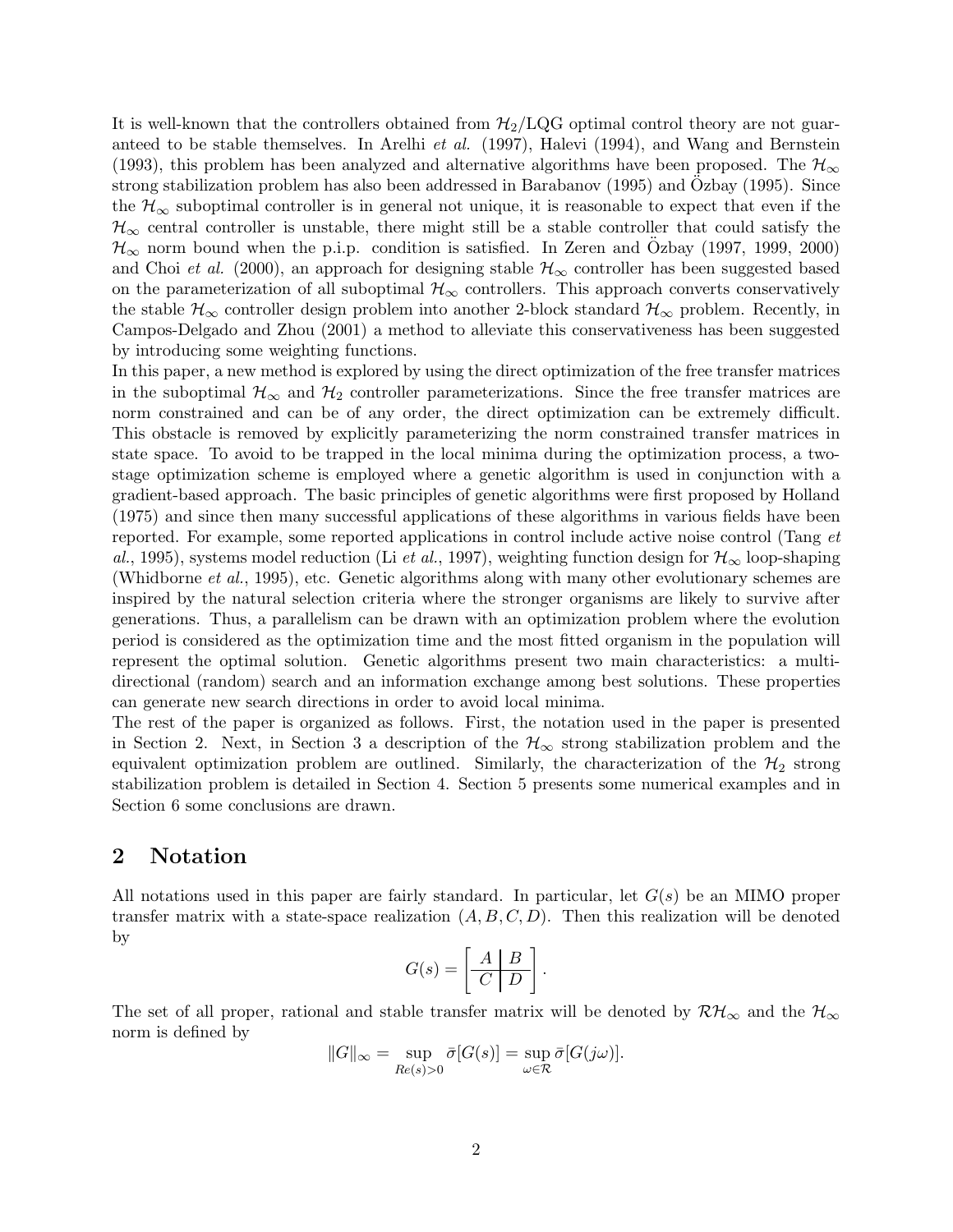Let  $\mathcal{RH}_2$  denote the space of all rational, strictly proper and stable transfer matrices. The  $\mathcal{H}_2$ norm is defined as

$$
||G||_2^2 = \frac{1}{2\pi} \int_{-\infty}^{\infty} Trace[G^*(j\omega)G(j\omega)]d\omega.
$$

The  $H_2$  norm of a stable rational transfer matrix can be calculated using state space representation. For example, suppose  $G(s)$  is a stable transfer matrix with a state space realization

$$
G(s) = \left[\begin{array}{c|c} A & B \\ \hline C & 0 \end{array}\right].
$$
 Then  

$$
||G||_2^2 = Trace(B^*QB) = Trace(CPC^*)
$$
 (1)

where  $P$  and  $Q$  are the controllability and observability Gramians which can be obtained by solving the following Lyapunov equations

$$
AP + PA^* + BB^* = 0 \t A^*Q + QA + C^*C = 0.
$$
 (2)

Consider a feedback system described by the block diagram in Figure 1 where the generalized plant G and the controller K are assumed to be real-rational and proper with  $y(t) \in \mathcal{R}^{p_2}$  and  $u(t) \in \mathcal{R}^{m_2}$ . Let G be partitioned accordingly as

$$
G = \begin{bmatrix} A & B_1 & B_2 \\ C_1 & D_{11} & D_{12} \\ C_2 & D_{21} & D_{22} \end{bmatrix} = \begin{bmatrix} G_{11} & G_{12} \\ G_{21} & G_{22} \end{bmatrix}
$$
 (3)



Figure 1: LFT Representation

Then the transfer function from  $w$  to  $z$  is given by

$$
T_{zw} = \mathcal{F}_l(G, K) = G_{11} + G_{12}K(I - G_{22}K)^{-1}G_{21}
$$

and  $\mathcal{F}_l(\cdot, \cdot)$  is called a lower linear fractional transformation.

# **3** H∞ **Strong Stabilization**

### **3.1** H<sup>∞</sup> **Strong Stabilization**

Consider a feedback system described in Figure 1. Then the following are two well known standard  $\mathcal{H}_{\infty}$  control problems:

- Optimal  $\mathcal{H}_{\infty}$  control: find all internally stabilizing controllers  $K(s)$  such that  $\|\mathcal{F}_l(G,K)\|_{\infty}$ is minimized.
- Suboptimal  $\mathcal{H}_{\infty}$  control: given  $\gamma > 0$ , find all internally stabilizing controllers  $K(s)$ , if there is any, such that  $\|\mathcal{F}_l(G,K)\|_{\infty} < \gamma$ .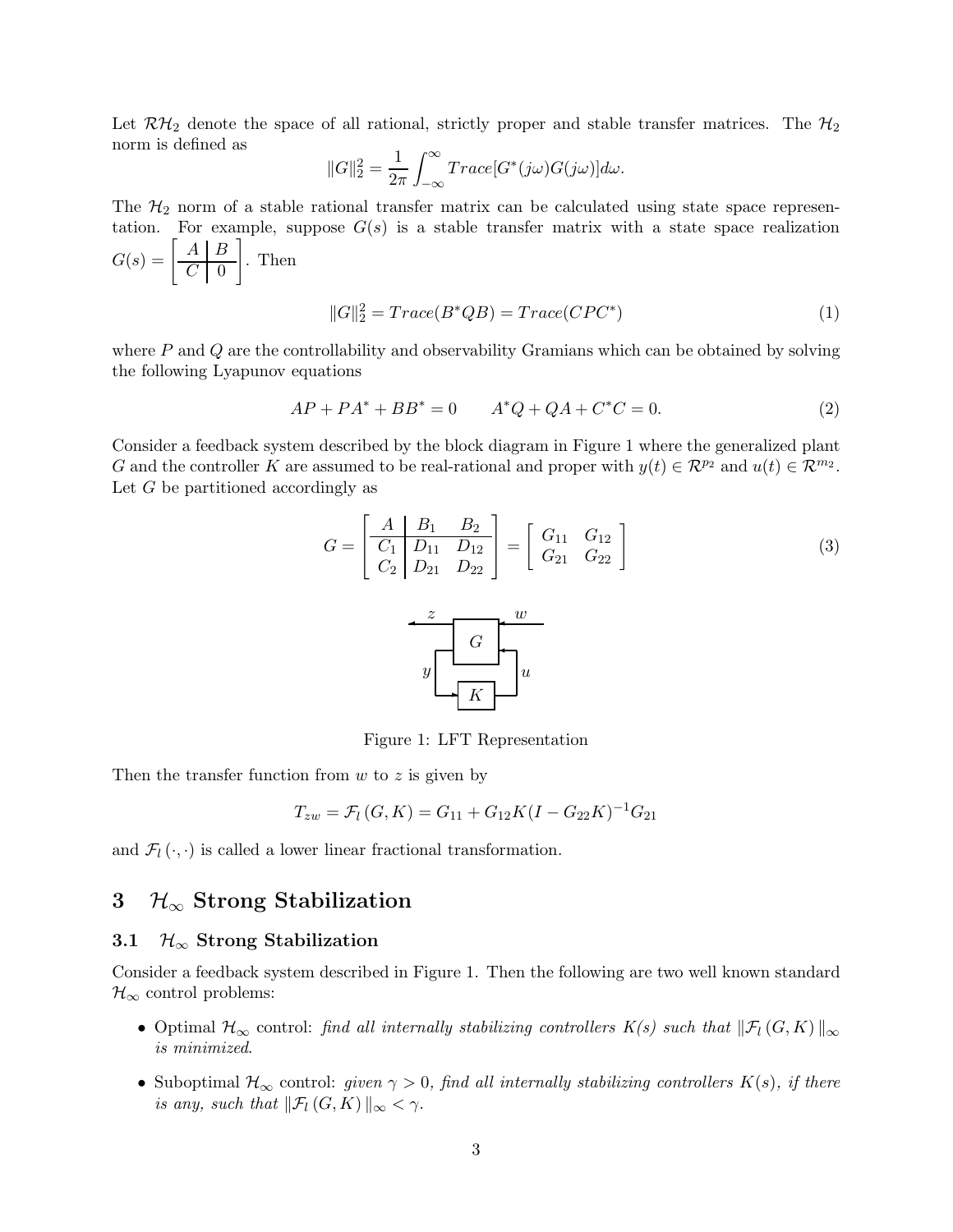It should be noted that the optimal  $\mathcal{H}_{\infty}$  controller is unique for SISO systems (i.e.  $p_2 = m_2 = 1$ ). However, this is in general not true for MIMO systems in both optimal and suboptimal cases. It has been shown in Doyle *et al.* (1989) that all stabilizing controllers  $K(s)$  satisfying the *suboptimal* condition can be parameterized by  $Q \in \mathcal{RH}_{\infty}$ ,  $||Q||_{\infty} < \gamma$  such that  $K = \mathcal{F}_l (M_{\infty}, Q)$  with

$$
M_{\infty} = \begin{bmatrix} \hat{A} & \hat{B}_1 & \hat{B}_2 \\ \hat{C}_1 & \hat{D}_{11} & \hat{D}_{12} \\ \hat{C}_2 & \hat{D}_{21} & \hat{D}_{22} \end{bmatrix} = \begin{bmatrix} M_{11} & M_{12} \\ M_{21} & M_{22} \end{bmatrix}
$$
(4)

where Q is an  $m_2 \times p_2$  transfer matrix and  $M_{\infty}$  is an  $(p_2 + m_2) \times (p_2 + m_2)$  transfer matrix constructed from the solutions of two Riccati equations (Doyle et al., 1989; Zhou et al., 1996). In the case of  $Q = 0$ , the solution,  $K = M_{11}$ , is called the *central controller*. Note that the central controller could be unstable itself since there is no guarantee that  $M_{\infty}$  is itself stable even though the closed-loop stability is maintained.

From practical considerations, it is always desirable to have stable controllers in any closed-loop control systems. A *strong stabilization* problem is to design a stabilizing controller  $K \in \mathcal{RH}_{\infty}$  such that some performance specifications are satisfied. Consequently, if the performance specifications can be measured in terms of some  $\mathcal{H}_{\infty}$  norms, the corresponding strong stabilization problem is called the  $\mathcal{H}_{\infty}$  strong stabilization problem.

•  $\mathcal{H}_{\infty}$  Strong Stabilization: given  $\gamma > 0$ , find a stabilizing controller  $K \in \mathcal{RH}_{\infty}$  if possible such that  $\|\mathcal{F}_l(G,K)\|_{\infty} < \gamma$ .

It can be seen from the parameterization of all suboptimal  $\mathcal{H}_{\infty}$  controllers that in order to find a stable stabilizing K, it is enough to find a  $Q \in \mathcal{RH}_{\infty}$  with  $||Q||_{\infty} < \gamma$  such that Q stabilizes  $M_{\infty}$ . It is not hard to see that this can be achieved if and only if  $Q$  stabilizes  $M_{22} =$  $\begin{bmatrix} \hat{A} & \hat{B}_2 \\ \hat{C}_2 & \hat{D}_{22} \end{bmatrix}$ . This gives the next result.

**Lemma 1** Assume that a solution to the suboptimal  $\mathcal{H}_{\infty}$  control problem exists for a given  $\gamma > 0$ , i.e., there exists a  $K = \mathcal{F}_l(M_\infty, Q)$  with  $Q \in \mathcal{RH}_\infty$  and  $||Q||_\infty < \gamma$  such that  $||\mathcal{F}_l(G,K)||_\infty < \gamma$ . Then, the  $H_{\infty}$  Strong Stabilization is solvable if and only if there is a  $Q =$  $\left[ \begin{array}{c|c} A_q & B_q \end{array} \right]$  $C_q \mid D_q$ ĺ of some suitable order, with  $||Q||_{\infty} < \gamma$ , such that

$$
A_k = \begin{bmatrix} \hat{A} + \hat{B}_2 R^{-1} D_q \hat{C}_2 & \hat{B}_2 R^{-1} C_q \\ B_q \hat{R}^{-1} \hat{C}_2 & A_q + B_q \hat{R}^{-1} \hat{D}_{22} C_q \end{bmatrix}
$$
(5)

is stable where  $R = I - D_q \hat{D}_{22}$  and  $\hat{R} = I - \hat{D}_{22} D_q$ .

Hence, the  $\mathcal{H}_{\infty}$  strong stabilization problem becomes of finding a  $Q \in \mathcal{RH}_{\infty}$  such that

- 1.  $||Q||_{\infty} < \gamma$ ,
- 2.  $A_k$  is stable.

## **3.2** State Space Parameterization of  $Q \in \mathcal{RH}_{\infty}$  with  $||Q||_{\infty} < \gamma$

In general, it is very difficult to find a  $Q$  to satisfy both conditions described in the last section since  $Q$  can have any dimension. Thus any approach to obtain  $Q$  directly must deal with the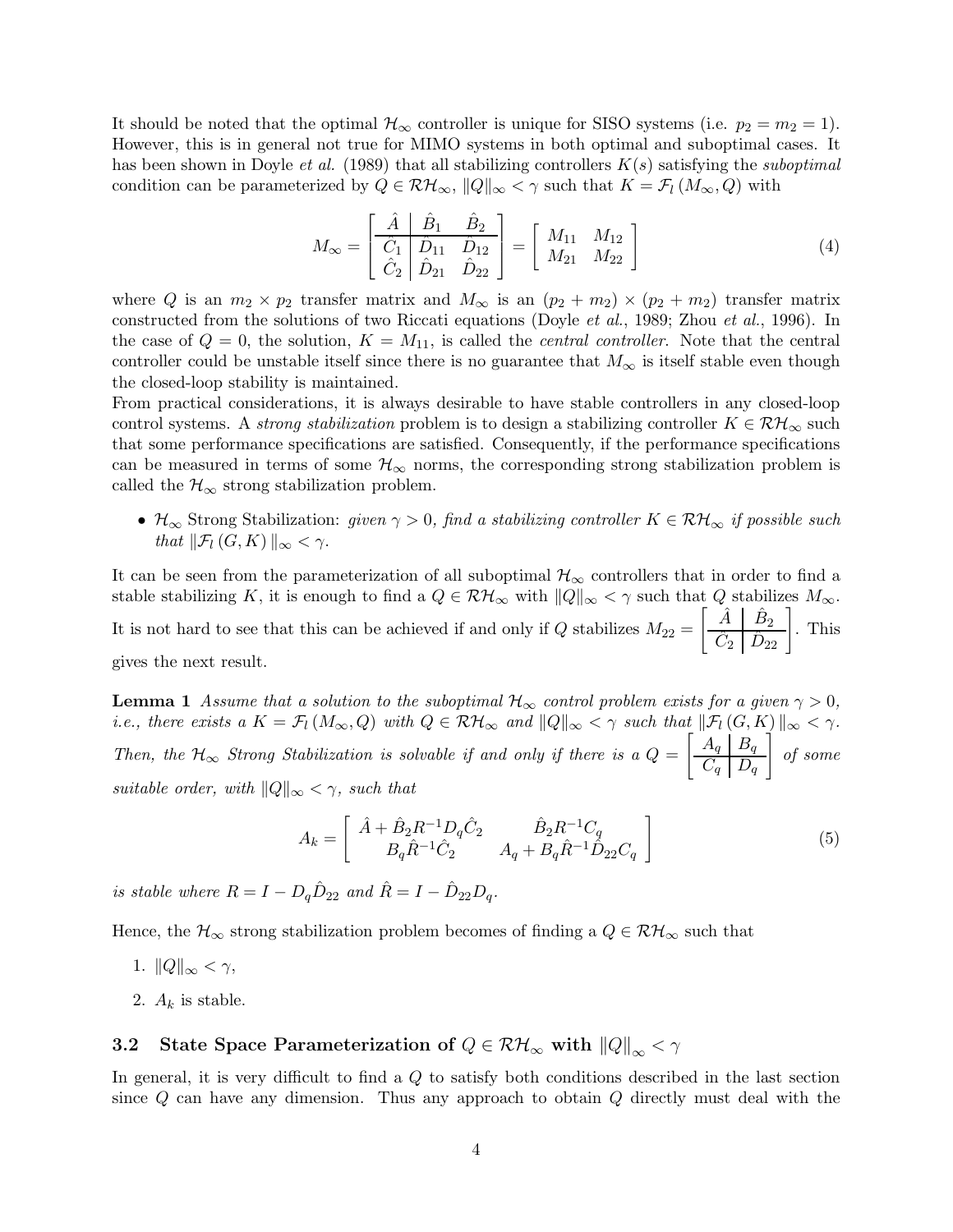infinite dimensionality problem. However, from a practical point of view, it is very desirable to keep the dimension of Q to be as low as possible. In order to find a suitable lower order  $Q \in \mathcal{RH}_{\infty}$ with  $||Q||_{\infty} < \gamma$ , it is desirable to have more explicit characterization of this transfer matrix. In Steinbuch and Bosgra (1991), a parameterization for an  $\mathcal{H}_{\infty}$  norm bounded strictly proper and stable transfer matrix is presented. Now, the result is extended to the proper case in the following lemma.

**Lemma 2** Let  $\gamma > 0$  and let Q be a stable transfer matrix of degree  $n_q$  and  $||Q||_{\infty} < \gamma$ , then Q can be represented as  $Q =$  $\left[ A_q \mid B_q \right]$  $C_q \mid D_q$  $\overline{1}$ with  $A_q = A_{q_k} + A_{q_s}$ , for some  $A_{q_k} = -A_{q_k}^* \in \mathcal{R}^{n_q \times n_q}$ ,  $B_q \in \mathcal{R}^{n_q \times p_2}$ ,  $C_q \in \mathcal{R}^{m_2 \times n_q}$ ,  $D_q \in \mathcal{R}^{m_2 \times p_2}$ , and

$$
A_{q_s} = \frac{1}{2} \left[ -B_q R^{-1} D_q^* C_q - C_q^* D_q R^{-1} B_q^* - B_q R^{-1} B_q^* - C_q^* (I + D_q R^{-1} D_q^*) C_q \right]
$$
(6)  

$$
\bar{\sigma}(D_q) < \gamma
$$
(7)

where  $R = \gamma^2 I - D_q^* D_q$ .

**Proof**. Assume that Q =  $\left[ \begin{array}{c|c} \hat A_q & \hat B_q \end{array} \right]$  $\hat{C}_q$   $\boxed{D_q}$ 1  $\in \mathcal{RH}_{\infty}$  is a  $n_q^{th}$  order observable realization and  $\|Q\|_{\infty}$  <  $\gamma$ , then according with the Bounded Real Lemma (Zhou *et al.*, 1996; Zhou and Doyle, 1998),  $\bar{\sigma}(D_q) < \gamma$  and  $\exists Y > 0$  such that

$$
Y(\hat{A}_q + \hat{B}_q R^{-1} D_q^* \hat{C}_q) + (\hat{A}_q + \hat{B}_q R^{-1} D_q^* \hat{C}_q)^* Y + Y \hat{B}_q R^{-1} \hat{B}_q^* Y + \hat{C}_q^* (I + D_q R^{-1} D_q^*) \hat{C}_q = 0 \quad (8)
$$

where  $R = \gamma^2 I - D_q^* D_q$ . Since  $Y > 0$ , there exists a Cholesky factorization of  $Y = T^*T$ . Now T is invertible and can be used as a similarity transformation on Q

$$
Q = \left[ \begin{array}{c|c} T\hat{A}_q T^{-1} & T\hat{B}_q \\ \hline \hat{C}_q T^{-1} & D_q \end{array} \right] =: \left[ \begin{array}{c|c} A_q & B_q \\ \hline C_q & D_q \end{array} \right]
$$

Thus, the Riccati equation in (8) becomes

$$
A_q + A_q^* + B_q R^{-1} D_q^* C_q + C_q^* D_q R^{-1} B_q^* + B_q R^{-1} B_q^* + C_q^* (I + D_q R^{-1} D_q^*) C_q = 0 \tag{9}
$$

Furthermore,  $A_q$  can be decomposed into a symmetric part  $A_{q_s}$  and a skew symmetric part  $A_{q_k}$ where

$$
A_{q_s} = (A_q + A_q^*)/2 \qquad A_{q_k} = (A_q - A_q^*)/2
$$

Consequently, the skew symmetric part  $A_{q_k}$  disappears from equation (9) and the symmetric part is given in equation  $(6)$ .

Note that when  $D_q = 0$ , we have (Steinbuch and Bosgra, 1991)

$$
A_{q_s} = -\frac{1}{2} (B_q B_q^* / \gamma^2 + C_q^* C_q)
$$
\n(10)

Using the previous parameterization, the  $\mathcal{H}_{\infty}$  strong stabilization problem can be converted to an optimization problem where the matrices  $A_{q_k}$ ,  $B_q$ ,  $C_q$  and  $D_q$  are free parameters.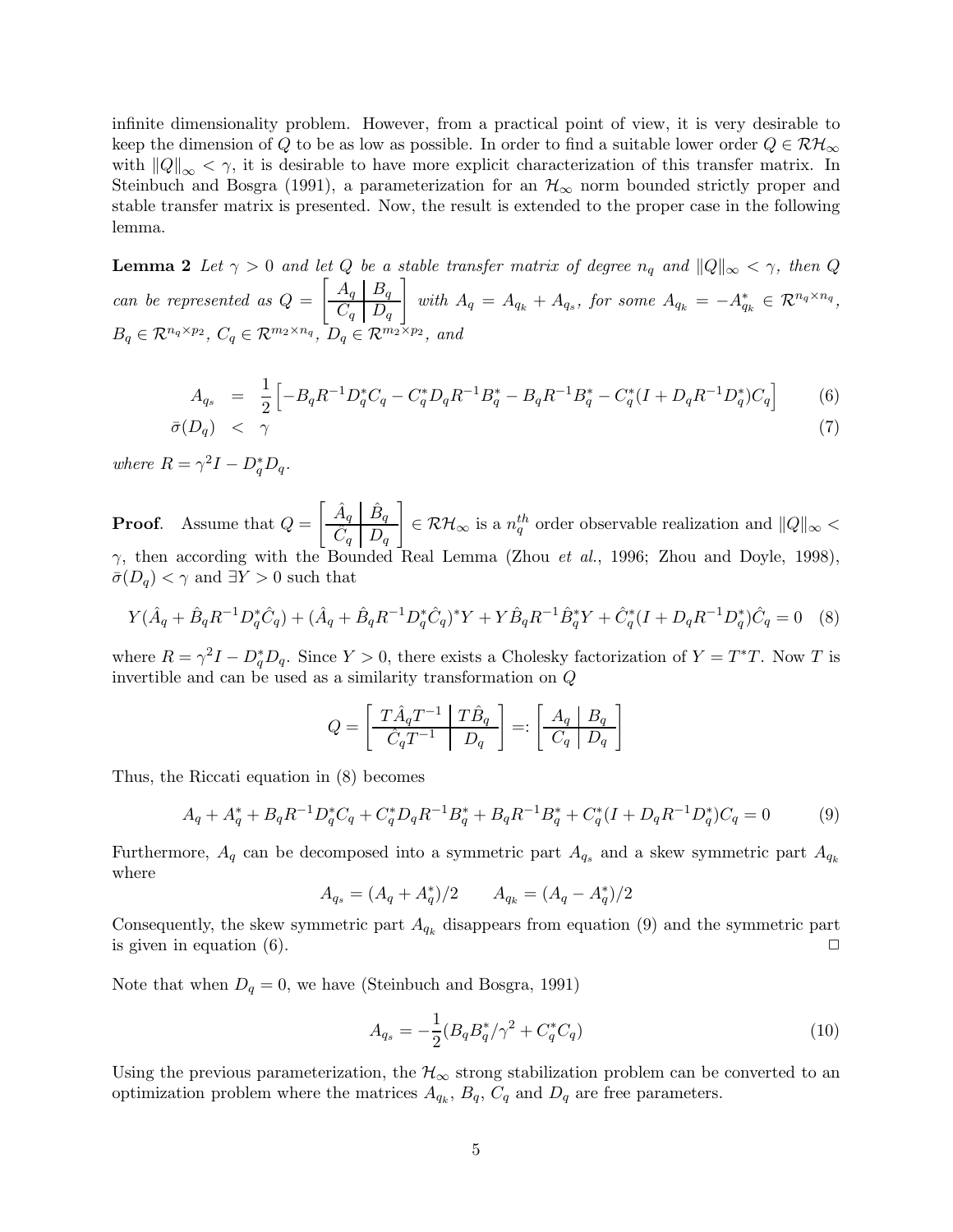#### **3.3 Optimization Problem**

The corresponding optimization problem is then defined as

$$
l_{opt} = \min_{A_{q_k}, B_q, C_q, D_q} P(D_q) * e^{\max\{real[\lambda(A_k)]\}} \tag{11}
$$

where

$$
P(D_q) = \begin{cases} C & \bar{\sigma}(D_q) \ge \gamma \\ 1 & \text{otherwise} \end{cases}
$$

 $A_q$  is constructed following the result of Lemma 2, and  $C \gg 1$  is a chosen constant. Note that the proposed optimization problem has a positive cost function for any combination of parameters and the  $\mathcal{H}_{\infty}$  strong stabilization problem is solved if  $l_{opt} < 1$ . In the optimization algorithm, predefined ranges of variations for the elements of  $A_{q_k}$ ,  $B_q$  and  $C_q$  are first established. These intervals are chosen according with the maximum and minimum elements of the corresponding generalized plant G. However, it is usually hard to establish a range of variation for the elements of  $D_q$  in order to satisfy (7). Therefore, it is decided to limit the elements of  $D_q$  to be only  $\lt \gamma$  and include a penalty function  $P(\cdot)$  to discard the combinations that violate (7). Note that C must be chosen sufficiently large to avoid the possibility of having  $l_{opt} < 1$  and  $\bar{\sigma}(D_q) \geq \gamma$ .

Assume that the degree of Q is predefined to  $n_q$ , then according with the dimensions of the generalized plant (3) in the original  $\mathcal{H}_{\infty}$  problem, the number of variables of each component of Q is  $\frac{(n_q-1)n_q}{2}$  for

$$
A_{q_k} = \begin{bmatrix} 0 & a_{12} & a_{13} & \cdots & a_{1n_q} \\ -a_{12} & 0 & a_{23} & \cdots & a_{2n_q} \\ -a_{13} & -a_{23} & 0 & \cdots & a_{3n_q} \\ \vdots & \vdots & \vdots & \ddots & \vdots \\ -a_{1n_q} & -a_{2n_q} & -a_{3n_q} & \cdots & 0 \end{bmatrix}
$$

 $n_q \times p_2$  for  $B_q$ ,  $m_2 \times n_q$  for  $C_q$ , and  $m_2 \times p_2$  for  $D_q$ . Since Q is an  $m_2 \times p_2$  transfer matrix, the total number of variables in the optimization scheme will be  $(n_q-1)n_q/2+n_qm_2+n_qp_2+m_2p_2$ . In order to implement the optimization in a systematic scheme, the variables are aligned into a vector format

$$
X = \begin{bmatrix} a_{11} & a_{12} & \cdots & a_{(n_q-1)n_q} & b_{11} & \cdots & b_{n_q p_2} & c_{11} & \cdots & c_{m_2 n_q} & d_{11} & \cdots & d_{m_2 p_2} \end{bmatrix}^T
$$

Consequently, the optimization in  $(11)$  is carried out with respect to the variables vector X.

### **4** H<sup>2</sup> **Strong Stabilization**

#### **4.1** H<sup>2</sup> **Strong Stabilization**

Similar to the  $\mathcal{H}_{\infty}$  strong stabilization, if the performance criterion is now measured in terms of some  $\mathcal{H}_2$  norms of some closed-loop transfer matrices, then the corresponding strong stabilization problem is called the  $\mathcal{H}_2$  Strong Stabilization problem. More specifically, without loss of generality, consider the feedback system in Figure 1 with  $D_{11} = 0$  and  $D_{22} = 0$ . The  $H_2$  strong stabilization is stated as follows:

•  $\mathcal{H}_2$  Strong Stabilization: find a stabilizing  $K \in \mathcal{RH}_{\infty}$  that minimizes  $||T_{zw}||_2$ .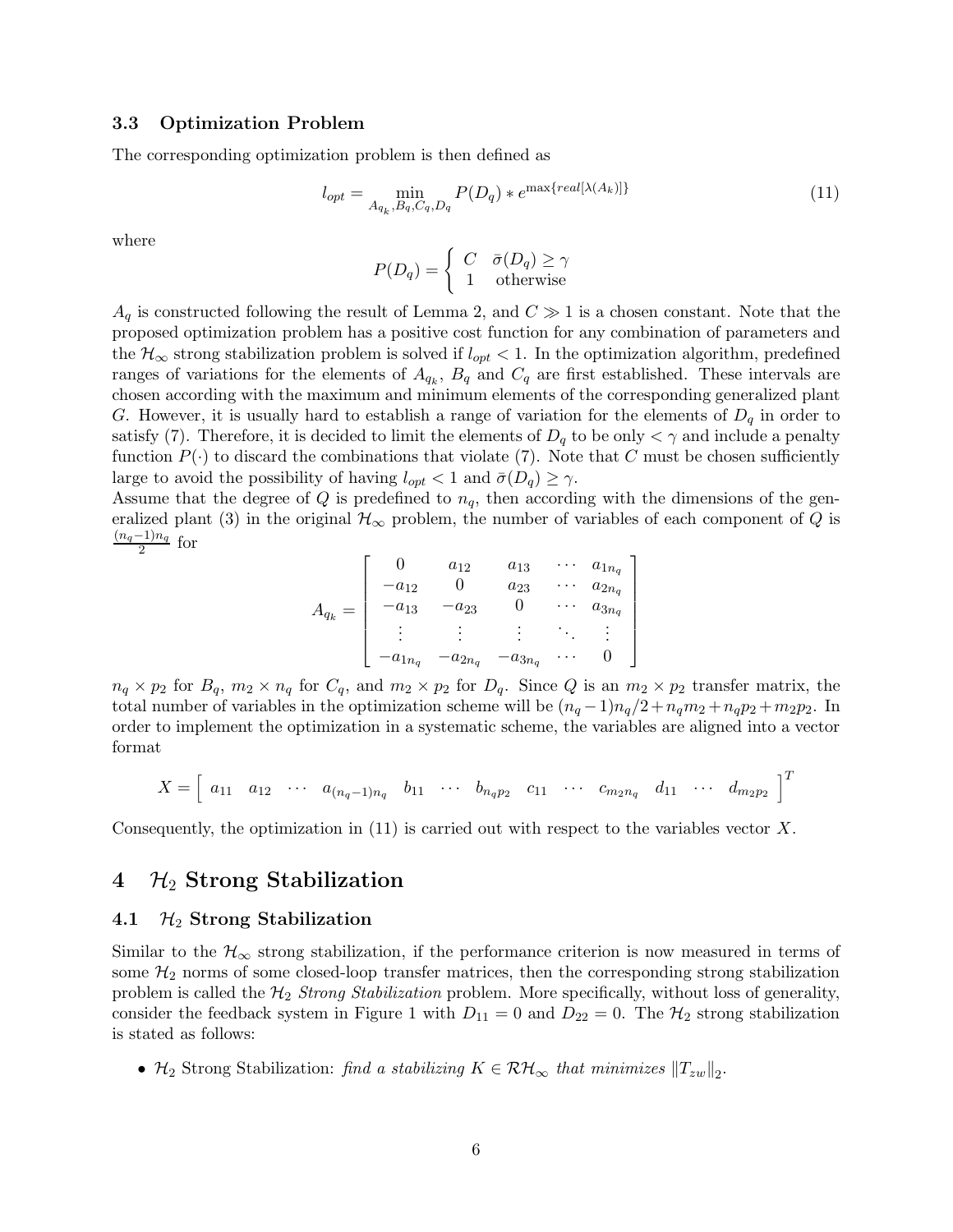It is well known that all stabilizing controllers for the generalized plant G can be written as  $K =$  $\mathcal{F}_l(M_2,Q)$  with

$$
M_2 = \begin{bmatrix} \hat{A}_2 & -L_2 & B_2 \\ \overline{F_2} & 0 & I \\ -C_2 & I & 0 \end{bmatrix}
$$
 (12)

where  $\hat{A}_2 = A + B_2F_2 + L_2C_2$  and  $F_2$  and  $L_2$  can be constructed from the solutions of two related Riccati equations. It is then clear that the closed-loop  $\mathcal{H}_2$  norm is given by

$$
||T_{zw}||_2^2 = ||G_cB_1||_2^2 + ||F_2G_f||_2^2 + ||Q||_2^2
$$

where the transfer matrices  $G_c$  and  $G_f$  together with the two Riccati equations are defined in Zhou et al. (1996) or Zhou and Doyle (1998). Consequently,  $Q = 0$  represents the optimal solution to the standard  $\mathcal{H}_2$  problem. As in the  $\mathcal{H}_{\infty}$  parameterization,  $M_2$  and  $Q$  are  $(p_2 + m_2) \times (p_2 + m_2)$ and  $m_2 \times p_2$  transfer matrices respectively. Let  $\gamma_{opt}^2 = ||G_c B_1||_2^2 + ||F_2 G_f||_2^2$ . Then for any  $\gamma > \gamma_{opt}$ , all suboptimal  $\mathcal{H}_2$  controllers satisfying  $||T_{zw}||_2 < \gamma$  can be parameterized as  $K = \mathcal{F}_l(M_2, Q)$  with  $Q \in \mathcal{RH}_2$  and  $||Q||_2^2 < \gamma^2 - \gamma_{opt}^2$ .

Now it is clear that the  $\mathcal{H}_2$  strong stabilization problem can be stated as

$$
\min_{Q \in \mathcal{RH}_2} \|Q\|_2
$$

such that

$$
\begin{bmatrix}\n\hat{A}_2 & B_2 C_q \\
-B_q C_2 & A_q\n\end{bmatrix}\n\text{ is Hurwitz}\n\tag{13}
$$

where  $Q =$  $\left[ A_q \mid B_q \right]$  $C_q \parallel 0$ 1 with  $A_q \in \mathcal{R}^{n_q \times n_q}$ ,  $B_q \in \mathcal{R}^{n_q \times p_2}$ , and  $C_q \in \mathcal{R}^{m_2 \times n_q}$ . The condition (13)

is needed since Q must stabilize  $M_2$ . To find a suitable  $Q \in \mathcal{RH}_2$  with  $||Q||_2 < \sqrt{\gamma^2 - \gamma_{opt}^2}$ , it is desirable to have more explicit characterizations of these  $\mathcal{H}_2$  norm bounded analytic functions. Using the definition of the  $H_2$  norm given by (1) and (2), a parameterization for all  $Q \in \mathcal{RH}_2$ follows.

**Lemma 3** Assume that  $Q \in \mathcal{RH}_2$  has degree  $n_q$ , then Q can be written in the following canonical form

$$
Q = \left[\begin{array}{c|c} A_q & B_q \\ \hline C_q & 0 \end{array}\right]
$$

with  $A_q = A_{q_s} + A_{q_k}$  for some  $A_{q_k} = -A_{q_k}^* \in \mathcal{R}^{n_q \times n_q}$  and  $A_{q_s} = -\frac{1}{2}C_q^*C_q$  such that  $A_q$  is stable. Furthermore,

$$
||Q||_2^2 = Trace(B_q^* B_q).
$$

**Proof**. Assume that Q =  $\left[ \begin{array}{c|c} \hat A_q & \hat B_q \end{array} \right]$  $\hat{C}_q$  0 1  $\in \mathcal{RH}_2$  is a  $n_q^{th}$  order observable realization, then the observability Gramian  $L<sub>o</sub>$  satisfies the following equation

$$
\hat{A}_q^* L_o + L_o \hat{A}_q + C_q^* C_q = 0
$$

Since  $L_o > 0$ , there exists a Cholesky factorization of  $L_o = T^*T$ . Now T is invertible and can be used as a similarity transformation on Q

$$
Q = \left[ \begin{array}{c|c} T\hat{A}_q T^{-1} & T\hat{B}_q \\ \hline \hat{C}_q T^{-1} & 0 \end{array} \right] =: \left[ \begin{array}{c|c} A_q & B_q \\ \hline C_q & 0 \end{array} \right]
$$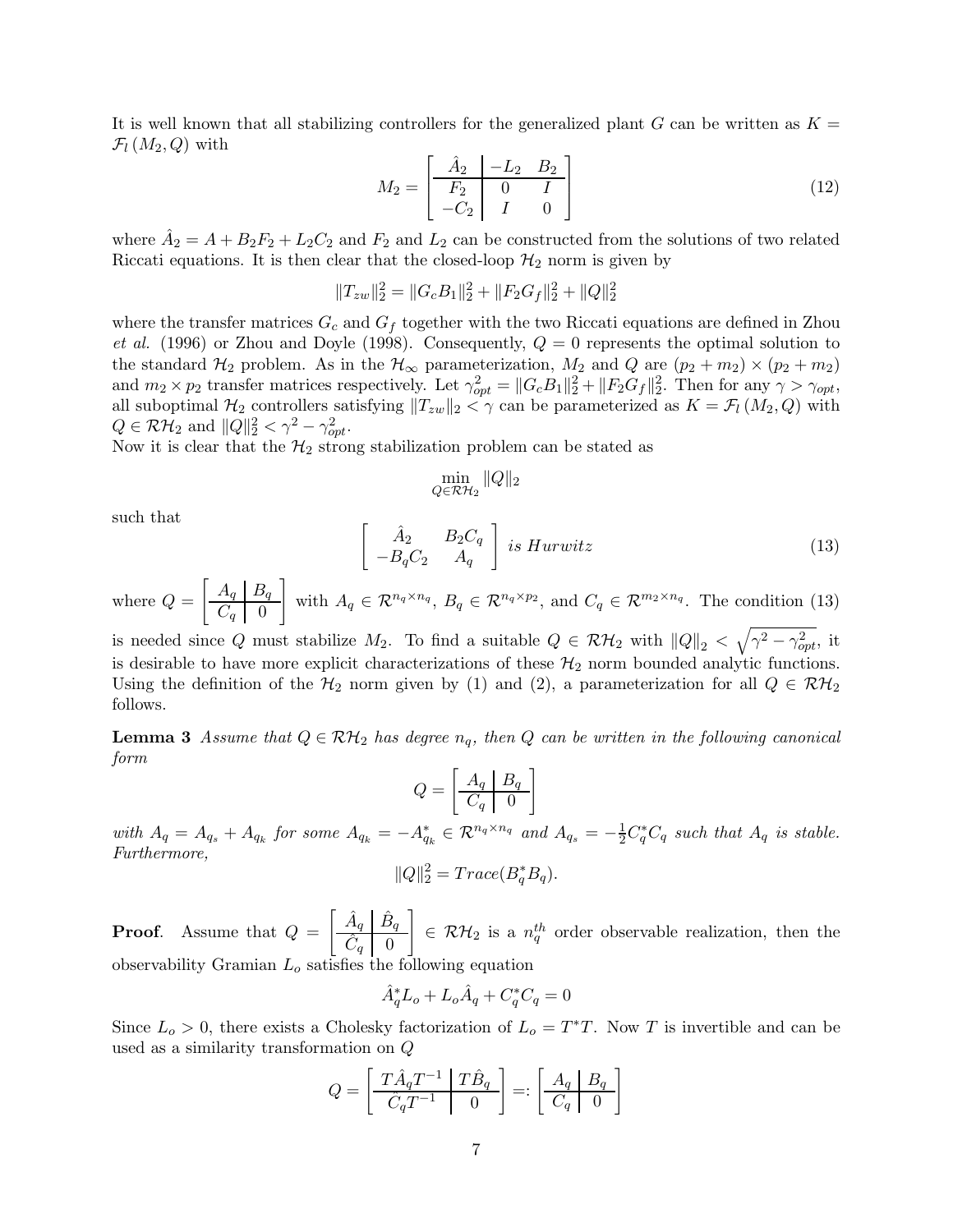Thus, the Lyapunov equation becomes

$$
A_q + A_q^* + C_q^* C_q = 0
$$

Furthermore,  $A_q$  can be decomposed into a symmetric part  $A_{q_s}$  and a skew symmetric part  $A_{q_k}$ where

$$
A_{q_s} = (A_q + A_q^*)/2 \qquad A_{q_k} = (A_q - A_q^*)/2
$$

Consequently, the symmetric part is given by  $A_{q_s} = -\frac{1}{2} C_q^* C_q$  and the  $\mathcal{H}_2$  norm of Q is given by  $||Q||_2^2 = Trace(B_q^*)$  $_q^*B_q$ ).

Using the previous result, the  $\mathcal{H}_2$  strong stabilization problem is now formulated as

$$
\min_{A_{q_k}, B_q, C_q} Trace(B_q^* B_q) \tag{14}
$$

such that

$$
\begin{bmatrix}\n\hat{A}_2 & B_2C_q \\
-B_qC_2 & -\frac{1}{2}C_q^*C_q + A_{q_k}\n\end{bmatrix}
$$
 is Hurwitz

#### **4.2 Optimization Problem**

Comparing to the  $\mathcal{H}_{\infty}$  formulation, the  $\mathcal{H}_{2}$  strong stabilization problem involves more constraints since  $\mathcal{H}_2$  minimization is now incorporated in addition to the controller stability. So, the optimization scheme becomes more complex. In order to solve (14), the following optimization scheme is proposed:

$$
l_{opt} = \min_{A_{q_k}, B_q, C_q} Trace(B_q^* B_q) + J(A_k)
$$
\n(15)

where

$$
J(A_k) = \begin{cases} Me^{\max\{real[\lambda(A_k)]\}} & \max\{real[\lambda(A_k)]\} \ge 0\\ 0 & \text{otherwise} \end{cases}
$$

and

$$
A_k = \left[\begin{array}{cc} \hat{A}_2 & B_2C_q \\ -B_qC_2 & -\frac{1}{2}C_q^*C_q+A_{q_k} \end{array}\right]
$$

Here, the constant M must be chosen sufficiently large such that  $M > Trace(B_q^*B_q)$  is true at all time. Therefore,  $l_{opt} < M$  means that the strong stabilization condition is satisfied. In this formulation, a discontinuous penalty function  $J(\cdot)$  is introduced in order to enforce the strong stabilization restriction over the minimization of the  $\mathcal{H}_2$  norm. Similar to the  $\mathcal{H}_{\infty}$  case, intervals of variations are set for the elements of the matrices  $A_{q_k}$ ,  $B_q$  and  $C_q$ . These intervals are chosen according with the elements of the corresponding matrices in the generalized plant G. The number of variables to be optimized in (15) will be  $(n_q - 1)n_q/2 + n_qm_2 + n_qp_2$  which is smaller than in the  $\mathcal{H}_{\infty}$  case since Q is now strictly proper.

### **5 Numerical Examples**

The optimization problems (11) and (15) are highly nonlinear and present multi-modal characteristics. Therefore, it was decided to use a gradient-based algorithm in conjunction with an evolutionary optimization such as a genetic algorithm to solve these problems. In this way, the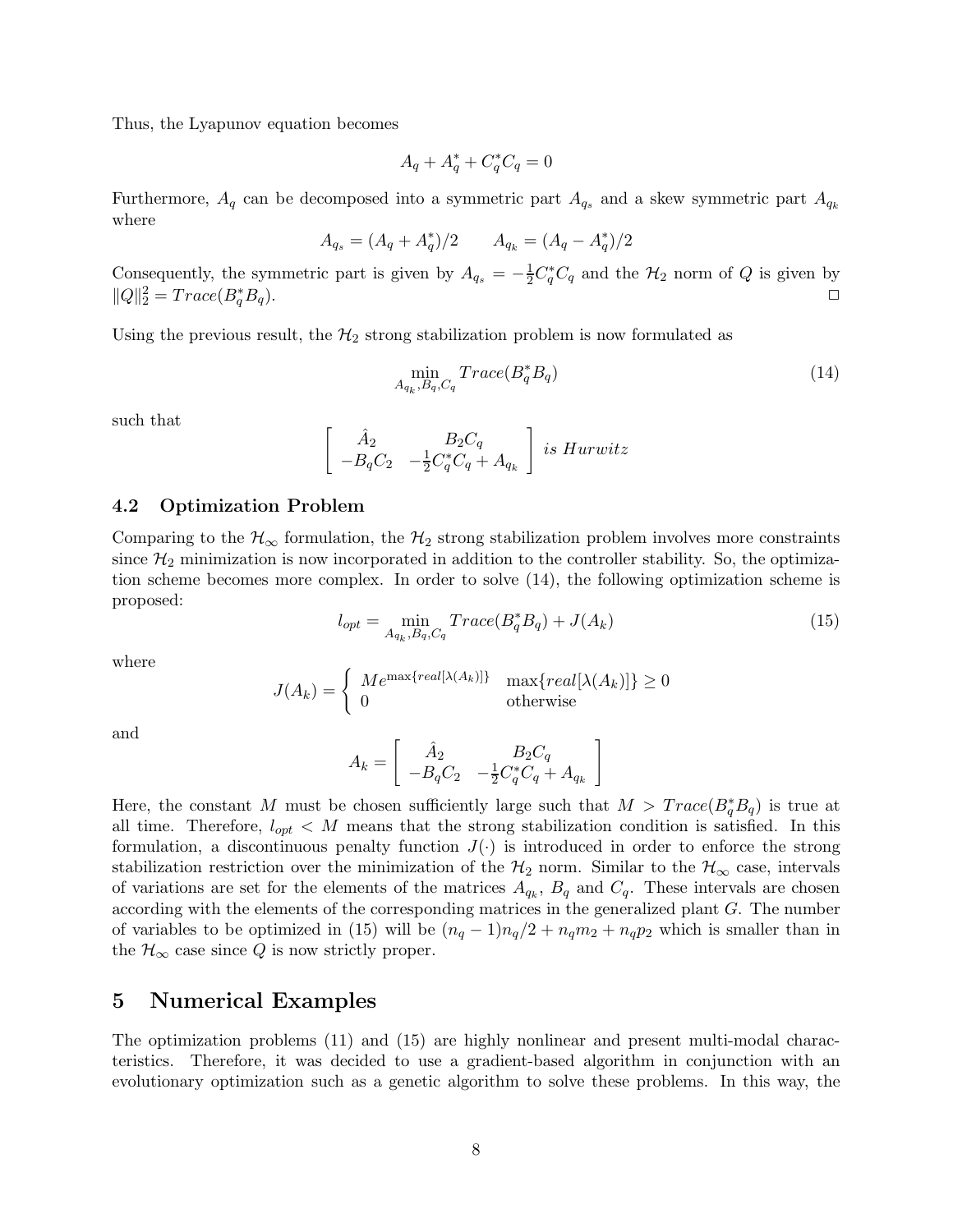genetic algorithm was applied first to search the whole parameters space and find a minimum solution. The best solution coming from the genetic algorithm was used then as a starting point for the gradient-based search which was carried out by using the Optimization Toolbox of MATLAB (Grace, 1992). Therefore, a local search was established to obtain the optimal solution. This twostage optimization outperformed the use of each one of the algorithms separately. The solutions to the optimization problems (11) and (15) for the following numerical examples are computed with a Sun Microsystems Ultra 5 workstation. The constants  $C$  and  $M$  in (11) and (15) are given the values  $1 \times 10^3$  and  $1 \times 10^6$  respectively.

#### **5.1 Example 1**

This example is taken from Zeren and Özbay (1999) where a SISO mixed sensitivity minimization problem is considered. The generalized plant  $G$  is given by

$$
G = \left[ \begin{array}{cc} W_1 & W_1 P \\ 0 & W_2 \\ I & P \end{array} \right]
$$

where

$$
P(s) = \frac{(s+5)(s-1)(s-5)}{(s+4s+5)(s-20)(s-30)}, \quad W_1(s) = \frac{1}{(s+1)}, \quad W_2(s) = 0.2
$$

The plant P is unstable and non-minimum phase, but the p.i.p. condition is satisfied. The  $\mathcal{H}_{\infty}$ optimal performance is 34.24 and the optimal controller has a right half plane pole at 0.1791. The optimization for the  $\mathcal{H}_{\infty}$  strong stabilization (11) is carried out. The results are summarized in Table 1. A  $1^{st}$  order Q is used to achieve strong stabilization. (Actually, a constant Q can also achieve strong stabilization in this case as shown in the table.) Thus, the optimization (11) involves only 3 parameters. The optimization takes on an average 51.19 sec. and  $4.255 \times 10^7$  flops. The evolution of the cost function during the genetic optimization is shown in Figure 2. In the first stage, the minimum cost achieved is 1.0001. After the local search, the cost is optimized to 0.9974. Thus, a stable controller is obtained. Figure 3 shows the frequency response of the stable controller obtained through the optimization. Note that the low and high frequency gains are raised by the stable controller compared to the optimal one. During the optimization, the degree of  $Q$  is also increased but no improvements are observed. The result using the proposed optimization (11) is close to the optimal performance and a clear advantage is seen comparing to the result previously published in Zeren and Ozbay (1999).

|        |       | Optimal Proposed Optimization |       | Result in                                                                          |  |  |
|--------|-------|-------------------------------|-------|------------------------------------------------------------------------------------|--|--|
|        |       |                               |       | $0^{\text{th}}$ order $Q \mid 1^{\text{st}}$ order $Q \mid$ Zeren and Özbay (1999) |  |  |
| $\sim$ | 34.24 | 44.3                          | 34.44 | 42.5                                                                               |  |  |

Table 1: The smallest  $\gamma$  achieved  $\mathcal{H}_{\infty}$  strong stabilization for Example 1

|                |         | Order of $Q$ |                        |        |        |
|----------------|---------|--------------|------------------------|--------|--------|
|                | Optimal | 1st          | $\boldsymbol{\eta}$ nd | 2rd    | 4th    |
| $  T_{zw}  _2$ | 98.358  | 98.366       | 98.367                 | 98.390 | 98.470 |

Table 2: Closed-loop performance for  $\mathcal{H}_2$  strong stabilization in Example 1

Now, if the penalty in the control signal is reduced, i.e.  $W_2(s)=0.1$ , the  $\mathcal{H}_2$  optimal controller is unstable with a real pole at 0.1137. The optimization scheme (15) is run and the results are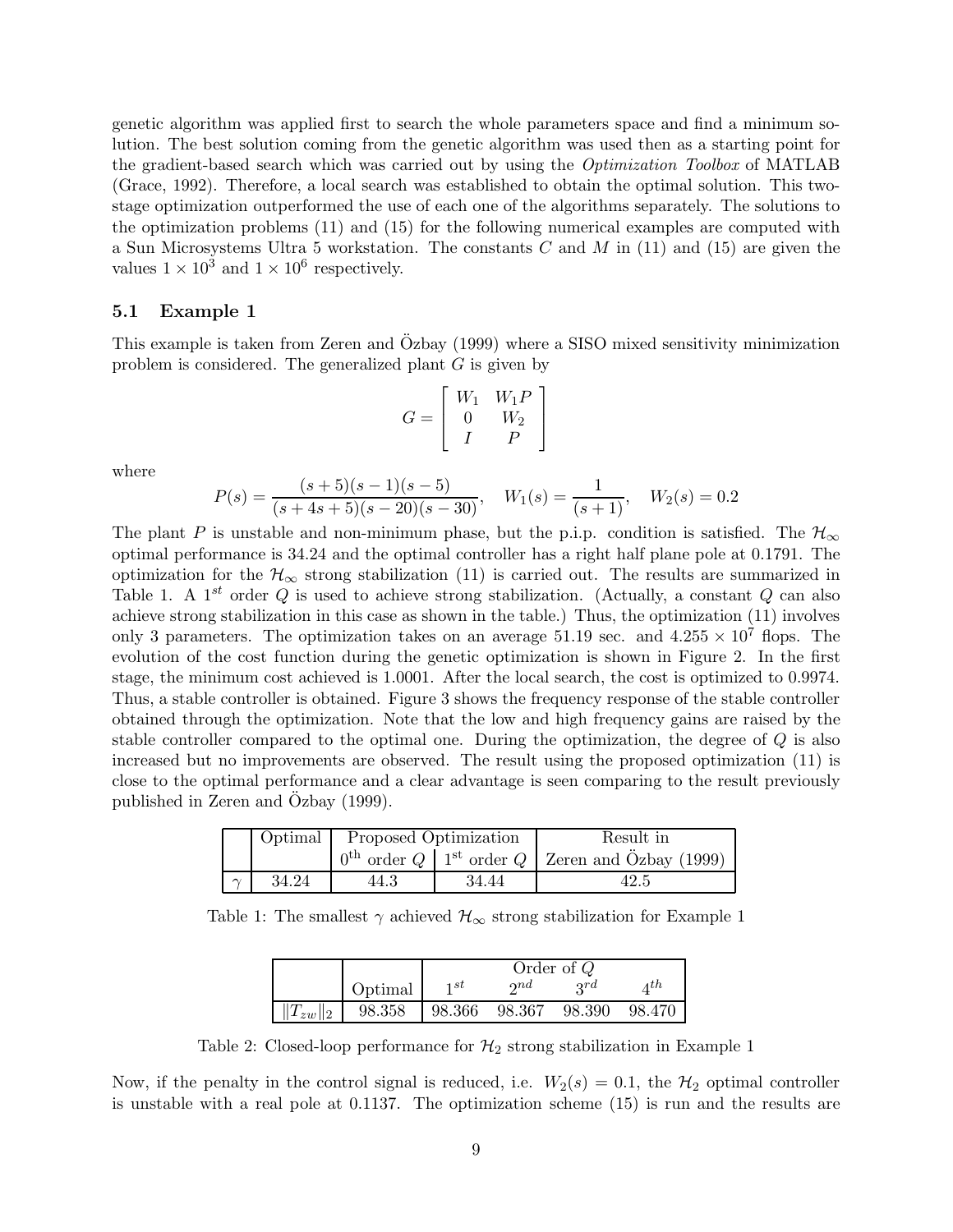presented in Table 2. The degree of Q is varied from  $1^{st}$  to  $4^{th}$ , for these four cases the strong stabilization condition is preserved and the closed-loop  $\mathcal{H}_2$  norm is maintained extremely close to the optimal. On an average, 53.33 sec and  $7.45 \times 10^7$  flops are needed to obtain a solution to (15). The evolution of the cost function in the first stage and the frequency response of the optimal stable controller are shown for a  $2^{nd}$  order Q in Figures 4 and 5 respectively. From Figure 4, it is noticed that the initial population already provided a stable controller and the genetic optimization is able to reduce the cost function to 198.52. The gradient-based optimization reduces this cost further to 192.90.

It should be intuitive that as the order of  $Q$  is increased the  $H_2$  performance of the closed-loop system should improve or at least should not be deteriorated. However, the results in Table 2 show the opposite. Note that for  $Q$  of  $4^{th}$  order, the number of parameters in the optimization is 14. In this case, the parameter space is very large and it is highly probable that the optimization could get trapped in a local minima. In order to verify this analysis, the population size and mutation rate are increased in the genetic algorithm. Then, for  $Q$  of  $4^{th}$  order the optimal performance is almost the same as that achieved by the  $1^{st}$  order Q. As it is expected, the algorithm now takes longer time and more flops to reach a solution. In summary, the optimization problem becomes very complex when more than 10 parameters are involved and the probability to reach only a local minimum increases. The same observations hold for the next example as well as many other examples we have experimented .

#### **5.2 Example 2**

A benchmark problem in  $H_2$  strong stabilization was taken from Ganesh and Pearson (1989) in order to compare the performance of the suggested algorithm with the existing ones. The realization of the generalized plant  $G$  is given by

$$
A = \begin{bmatrix} 0 & 1 \\ -3 & -4 \end{bmatrix} \quad B_1 = \begin{bmatrix} 35 & 0 \\ -61 & 0 \end{bmatrix} \quad B_2 = \begin{bmatrix} 0 \\ -1 \end{bmatrix}
$$

$$
C_1 = \begin{bmatrix} 52.915 & 8.944 \\ 0 & 0 \end{bmatrix} \quad D_{11} = \begin{bmatrix} 0 & 0 \\ 0 & 0 \end{bmatrix} \quad D_{12} = \begin{bmatrix} 0 \\ 1 \end{bmatrix}
$$

$$
C_2 = \begin{bmatrix} 2 & 1 \end{bmatrix} \quad D_{21} = \begin{bmatrix} 0 & 1 \end{bmatrix} \quad D_{22} = \begin{bmatrix} 0 \end{bmatrix}
$$

The generalized plant is stable, so the p.i.p. condition is obviously satisfied. The optimal  $\mathcal{H}_2$ performance is 493.8 and the optimal controller has a unstable pole at 18.7. In Ganesh and Pearson (1989), the optimum  $\mathcal{H}_2$  performance with a stable controller (4<sup>th</sup> order) was computed as 622.73. The resulting optimal controller has two poles at the origin, but if the stability boundary is moved back to  $s = -0.5$  (i.e. suboptimal controller), the  $H_2$  cost is now 628.40. The best  $H_2$  performance with a stable controller obtained in Kapila and Haddad (1995) is 803.91. In Corrado *et al.* (1997), new results were reported for this example. The closed-loop  $\mathcal{H}_2$  cost was 627.31 and 622.20 for a second and fourth order controllers respectively. Table 3 shows the results obtained by running the  $\mathcal{H}_2$  optimization algorithm (15) with a 1<sup>st</sup> order Q (i.e. 3<sup>rd</sup> order controller). An average of 26.59 sec and  $1.94 \times 10^7$  flops were needed to reach a solution. Numerical calculation also shows that increasing the order of Q does not seem to improve the result.

### **6 Conclusions**

Optimization schemes are presented to solve the  $H_{\infty}$  and  $H_2$  strong stabilization problems. Parameterizations of norm bounded  $\mathcal{H}_{\infty}$  and  $\mathcal{H}_{2}$  functions are used to limit the number of variables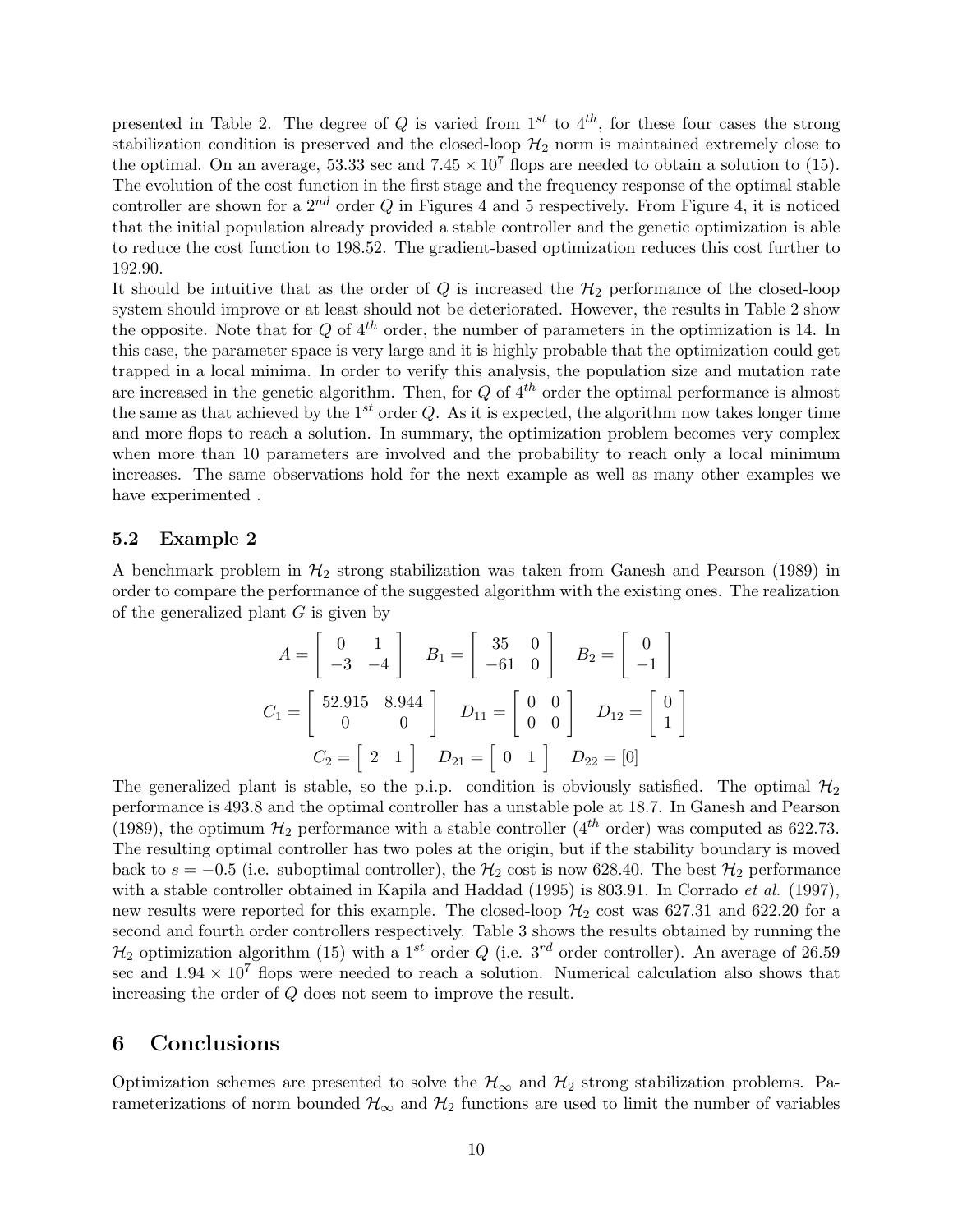|                |         |        | Order of $Q$   Ganesh and   Corrado   Kapila and |        |        |
|----------------|---------|--------|--------------------------------------------------|--------|--------|
|                | Optimal | 1 st   | Pearson                                          | et al. | Haddad |
| $  T_{zw}  _2$ | 493.8   | 627.36 | 622.73                                           | 622.20 | 803.91 |

Table 3: Closed-loop performance for  $\mathcal{H}_2$  strong stabilization in Example 3

and restrict the optimizations. The resulting schemes are highly nonlinear and present multi-modal characteristics. For this reason, a two-stage algorithm is used in the optimization process. Numerical examples show the success of the optimization schemes to design stable controllers. In many cases, the stable controllers achieve closed-loop performance close to the optimal. However, it is not possible to establish the achievable performance with these techniques and this issue has to be explored iteratively. It is noted that only low order Qs are needed in the numerical examples. Thus, the orders of resulting controllers are comparable to those of the generalized plants. More numerical examples can be found in a conference version of this paper (Campos-Delgado and Zhou, 2002).

### **References**

- Arelhi, R., M.A. Johnson and J. Wilkie (1997). LQG Stable Stabilizing Control: Some Recent Results. Proceedings of the 36th Conference on Decision and Control, San Diego, California. pp. 1431-1436.
- Barabanov, A. E. (1995). Design of  $\mathcal{H}_{\infty}$  Optimal Stable Stabilizing Compensator. Proceedings of the 35th Conference on Decision and Control, Kobe, Japan. pp. 734-738.
- Bernstein, D.S. and W.M. Haddad (1989). LQG Control with and  $\mathcal{H}_{\infty}$  Performance Bound: A Riccati Equation Approach. IEEE Transactions on Automatic Control. Vol. 34, No. 3, pp. 293-305.
- Campos-Delgado, D.U. and K. Zhou (2001).  $\mathcal{H}_{\infty}$  Strong Stabilization. IEEE Transactions on Automatic Control, vol. 46, No. 12, pp. 1968-1972.
- Campos-Delgado, D. U. and K. Zhou (2002).  $\mathcal{H}_{\infty}$  and  $\mathcal{H}_{2}$  Strong Stabilization by Numerical Optimization. Proceedings of IFAC Congress, to appear.
- Choi, Y. and W.K. Chung (2000). On the Stable  $\mathcal{H}_{\infty}$  Controller Parameterization under Sufficient Condition. Submitted to IEEE Transactions on Automatic Control.
- Corrado, J.R., R.S. Erwin, D.S. Bernstein and W.M. Haddad (1997). Stable  $\mathcal{H}_2$ -Optimal Controller Synthesis. Proceedings of the American Control Conference, Paper  $\#$  0-7803-3835-9/97.
- Doyle, J.C., K. Glover, P.K. Khargonekar and B.A. Francis (1989). State-Space Solutions to Standard  $\mathcal{H}_2$  and  $\mathcal{H}_{\infty}$  Control Problems. IEEE Transactions on Automatic Control. Vol. 34, No. 8, pp. 831-847.
- Ganesh, C. and J.B. Pearson (1989).  $H_2$ -Optimization with Stable Controllers. Automatica, Vol. 25, pp. 629-634.
- Grace, A. (1992). Optimization Toolbox: User's Guide. The MathWorks, Inc..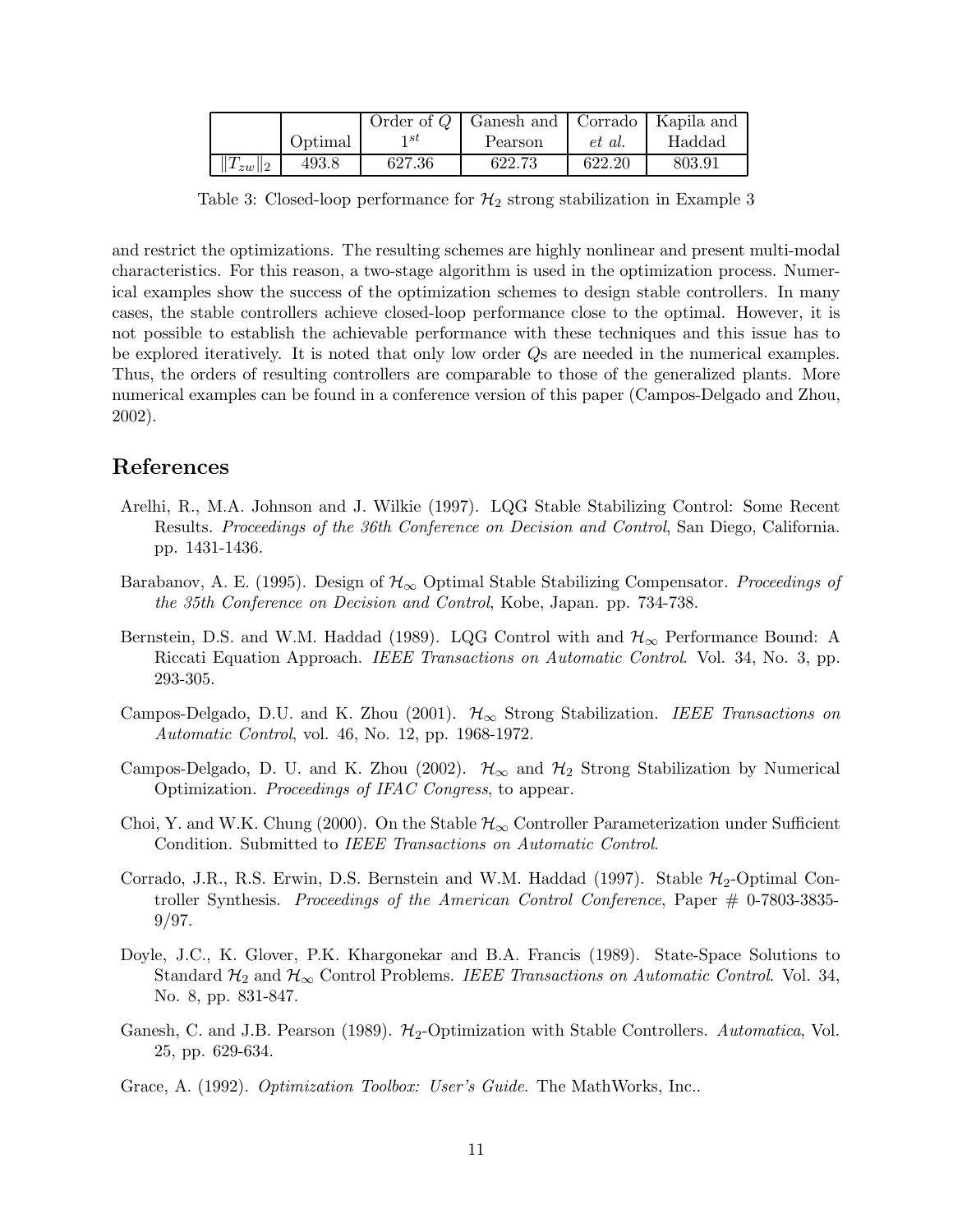- Halevi, Y. (1994). Stable LQG Controllers. IEEE Transactions on Automatic Control. Vol. 39, No. 10, pp. 2104-2106.
- Holland, J.H. (1975). Adaptation in Natural and Artificial Systems. MIT Press.
- Kapila, V. and W.M. Haddad (1995).  $\mathcal{H}_2$  and Mixed  $\mathcal{H}_2/\mathcal{H}_{\infty}$  Stable Stabilization. Proceedings of the 34th Conference on Decision and Control, New Orleans, Louisiana. pp. 1911-1915.
- Li, Y., K.C. Tan and M. Gong (1997). Global Structure Evolution and Local Parameter Learning for Control System Model Reductions. Evolutionary Algorithms in Engineering Applications. Springer-Verlag, pp. 345-360.
- Mitchell, M. (1996). An Introduction to Genetic Algorithms, The MIT Press, Cambridge, Massachusetts.
- Ozbay, H. (1995). Stable  $\mathcal{H}_{\infty}$  Controller Design for the Longitudinal Dynamics of an Aircraft. NASA Technical Memorandum 106847.
- Saif, A.A., D. Gu and I. Postlethwaite (1997). Strong Stabilization of MIMO Systems via  $\mathcal{H}_{\infty}$ Optimization. Systems and Control Letters. Vol. 32, pp. 111-120.
- Steinbuch, M. and O.H. Bosgra (1991). Robust Performance in  $H_2/H_{\infty}$  Optimal Control. Proceedings of the 30th Conference on Decision and Control, London, England. pp. 549-550.
- Tang, K.S., K.F. Man, C.Y. Chan, S. Kwong and P.J. Fleming (1995). GA Approach to Multiple Objective Optimization for Active Noise Control. IFAC Algorithms and Architecture for Real-Time Control. pp. 13-19.
- Wang, Y.W. and D.S. Bernstein (1993).  $H_2$ -Suboptimal Stable Stabilization. Proceedings of the 32nd Conference on Decision and Control. San Antonio, Texas. pp. 1828-1829.
- Whidborne, J.F., D.W. Gu and I. Postlethwaite (1995). Algorithms for Solving the Method of Inequalities - A Comparative Study. Proceeding of the American Control Conference.
- Vidyasagar, M. (1985). Control System Synthesis: A Factorization Approach. Cambridge, MA, MIT Press.
- Youla, D.C., J.J. Bongiorno and N.C. Lu (1974). Single-loop Feedback Stabilization of Linear Multivariable Dynamical Plants. Automatica. Vol. 10, pp. 159-173.
- Zeren, M. and H. Ozbay (1997). On Stable  $\mathcal{H}_{\infty}$  Controller Design. Proceedings of the American Control Conference. Albuquerque, New Mexico. pp. 1302-1306.
- Zeren, M. and H. Ozbay (1999). On the Synthesis of Stable  $\mathcal{H}_{\infty}$  Controllers. IEEE Transactions on Automatic Control. Vol. 44, No. 2, pp. 431-435.
- Zeren, M. and H. Ozbay (2000). On the Strong Stabilization and Stable  $\mathcal{H}_{\infty}$  Controller Design Problems for MIMO Systems. Automatica. Vol. 36, pp. 1675-1684.
- Zhou, K., J.C. Doyle and K. Glover (1996). Robust and Optimal Control. Prentice Hall, Upper Saddle River, New Jersey.
- Zhou, K. and J.C. Doyle (1998). *Essentials of Robust Control.* Prentice Hall, Upper Saddle River, New Jersey.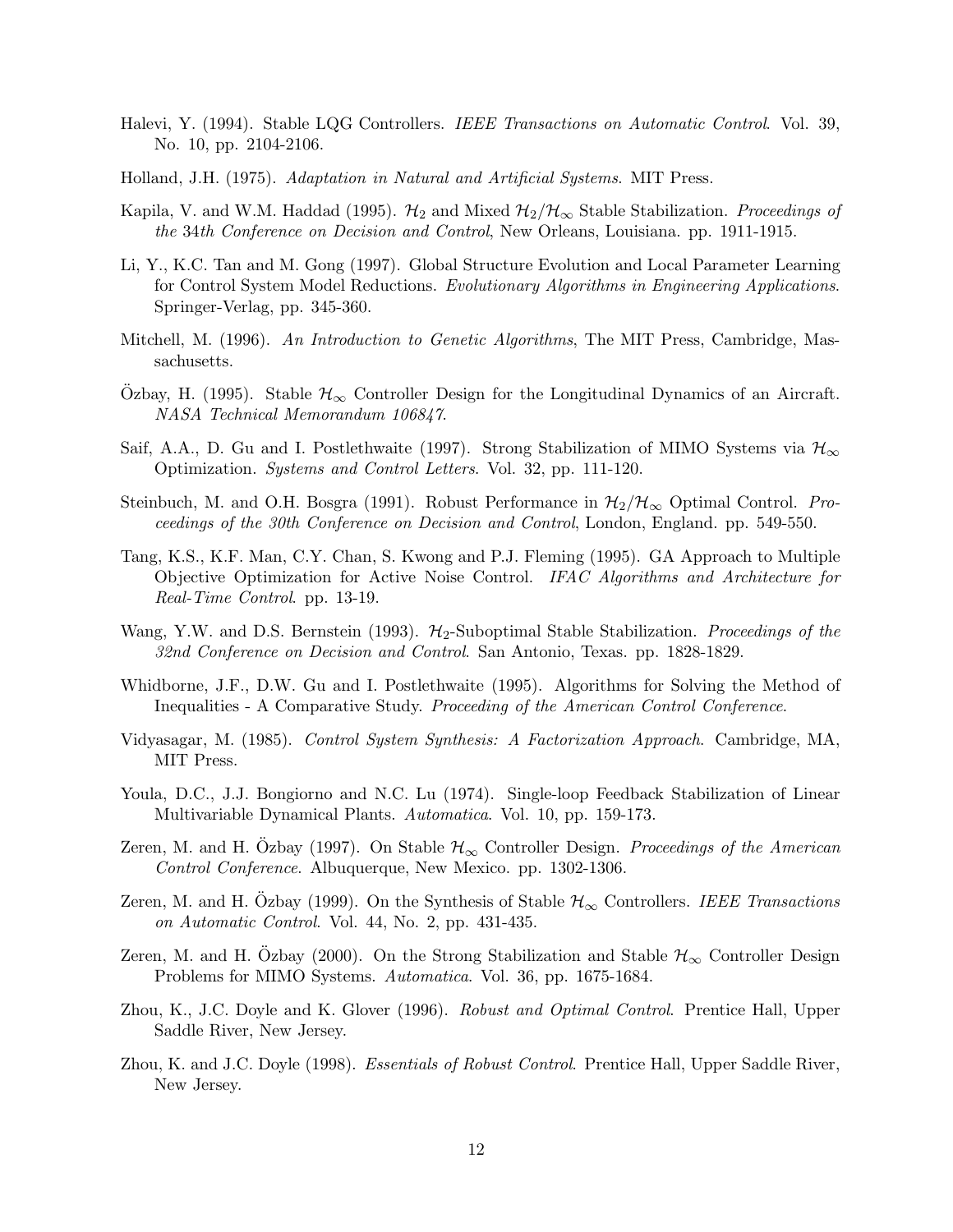

Figure 2: Evolution of Cost Function During Optimization for  $\mathcal{H}_{\infty}$  Design in Example 1



Figure 3: Controllers for  $\mathcal{H}_{\infty}$  Design in Example 1 (a)  $\prime$  –' Strong Stabilizing Controller, (b)  $\prime$  –  $\prime$ Optimal Controller (Unstable).